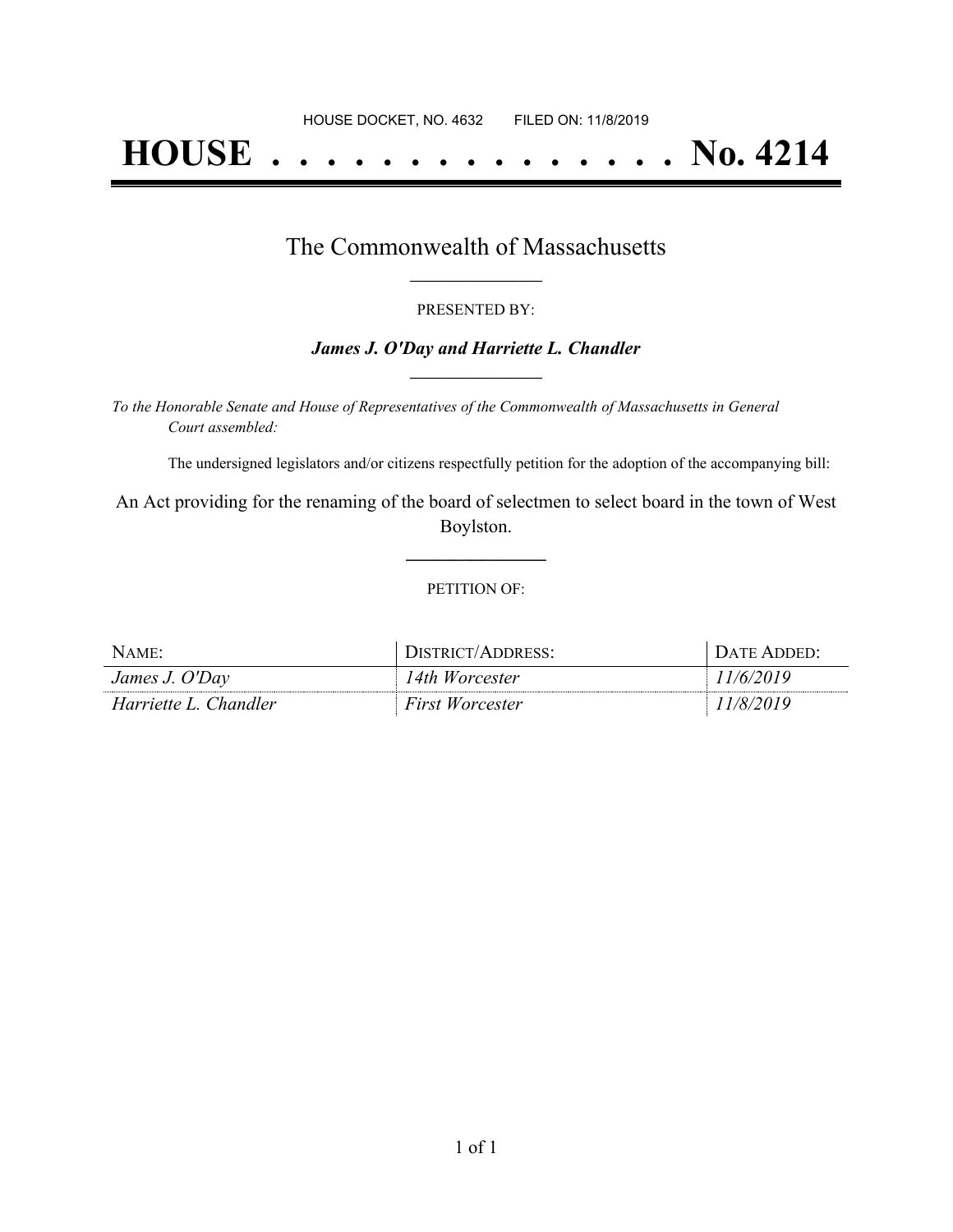#### HOUSE DOCKET, NO. 4632 FILED ON: 11/8/2019

## **HOUSE . . . . . . . . . . . . . . . No. 4214**

By Representative O'Day of West Boylston and Senator Chandler, a joint petition (accompanied by bill, House, No. 4214) of James J. O'Day and Harriette L. Chandler (by vote of the town) that the town of West Boylston be authorized to rename the board of selectmen in said town to the select board. Municipalities and Regional Government. [Local Approval Received.]

## The Commonwealth of Massachusetts

**In the One Hundred and Ninety-First General Court (2019-2020) \_\_\_\_\_\_\_\_\_\_\_\_\_\_\_**

**\_\_\_\_\_\_\_\_\_\_\_\_\_\_\_**

An Act providing for the renaming of the board of selectmen to select board in the town of West Boylston.

Be it enacted by the Senate and House of Representatives in General Court assembled, and by the authority *of the same, as follows:*

1 SECTION 1. Chapter 23 of the Acts of 1995, entitled "An Act Establishing a Board of

2 Selectmen-Town Administrator Form of Government in the Town of West Boylston," is hereby

3 amended in Section 2 (b) by striking out the word "selectmen," and inserting in place thereof the

4 words, "select board."

5 SECTION 2. Said Chapter 23 is hereby amended by striking out Section 3 in its entirety

6 and inserting in place thereof the following:

7 The executive powers of the town shall be vested in the select board, who shall serve as

8 the chief policymaking board of the town. Said select board shall have and exercise all the

9 powers and duties vested in boards of selectmen under the General Laws or by vote of the town,

10 except as provided herein.